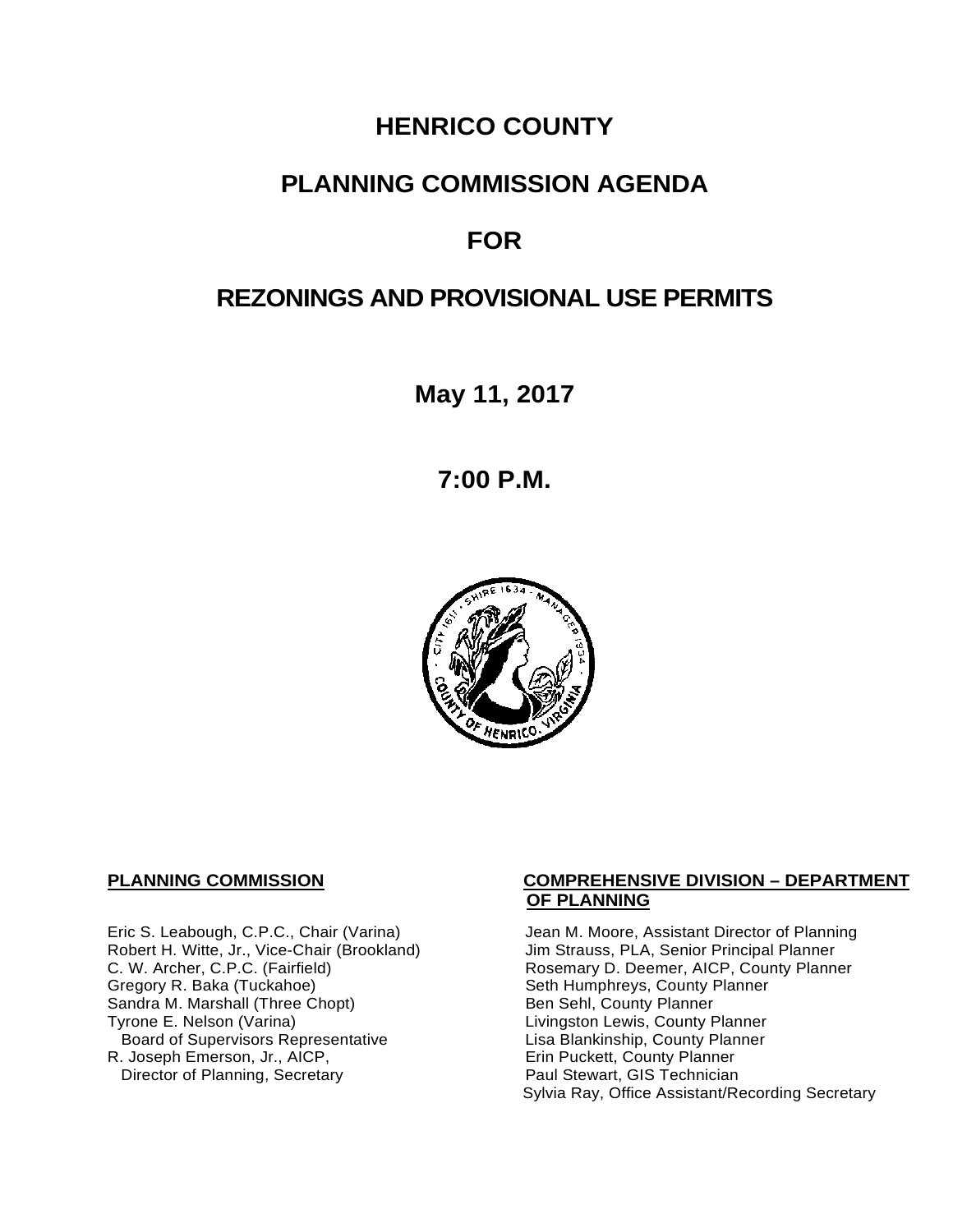# **PLANNING COMMISSION REZONING MEETING FINAL AGENDA MAY 11, 2017**

## **BEGINNING AT 6:00 P.M.**

Henrico County Board Room. The Commission will discuss the Route 5 Corridor Study.

**BEGINNING AT 7:00 P.M.**

**WELCOME:**

**PLEDGE OF ALLEGIANCE:**

**RECOGNITION OF NEWS MEDIA:**

**CALL TO ORDER:**

**REQUESTS FOR WITHDRAWALS AND DEFERRALS: (0); (0)**

**REQUESTS FOR EXPEDITED ITEMS: (0)**

**CASES TO BE HEARD: (3)**

### **VARINA:**

None.

### **FAIRFIELD:**

**REZ2017-00013 Parker Consulting, LLC for Henrico County Vocational/Technical Education Foundation, Inc.:** Request to conditionally rezone from R-5C General Residence District (Conditional) to R-3C One-Family Residence District (Conditional) Parcel 813-732-0538 containing 4.422 acres located on the east line of Cedar Fork Road at its intersection with Creighton Road. The applicant proposes single family dwellings. The R-3 District allows a maximum density of 3.96 units per acre. The use will be controlled by zoning ordinance regulations and proffered conditions. The 2026 Comprehensive Plan recommends Office and Suburban Residential 1, density should not exceed 2.4 units per acre. The site is in the Airport Safety Overlay District. **Staff – Ben Sehl**

### **Recommended for Approval**